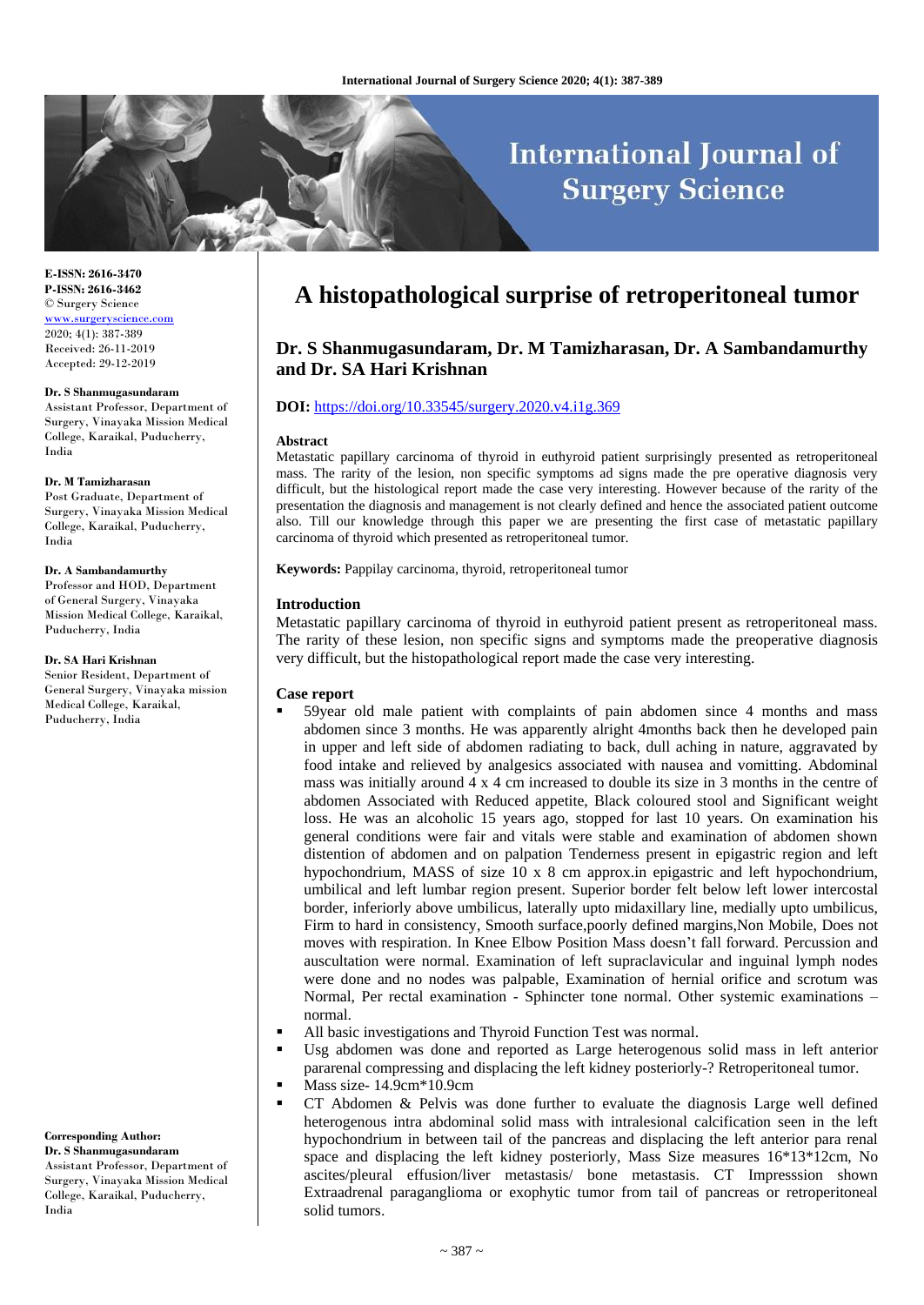Still it was inconclusive so proceeded with FNAC which was suggestive of Adenocarcinoma. Preoperatively we diagnosed as

- ? Distal pancreatic mass
- ? Retroperitoneal mass
- ? Pararenal mass.

#### **Management**

We proceeded with Laparotomy and proceed. On table we found it as Retroperitoneal tumor and proceeded with excision and tumor was sent for histopathology, to our surprise report came as Papillary Carcinoma – A histopathological surprise of retroperitoneal tumor.

## **Discussion**

Possibilities of Diagnosis from Ihc Study were

- 1. Metastatic Papillary carcinoma of Thyroid,
- 2. Renal Papillary CA from supernumerary kidney,
- 3. Teratoma containing Thyroid Tissue.

**Papillary carcinoma of thyroid:** Predominant in younger age group of female. Its a Hormone dependent tumor, TSH levels would be high. Slowly progressive & less aggressive tumor. Spread within gland through Intrathyroid lymphatics to other lobe, comes out of capsule and spread to cervical lymph node is seen. Extrathyroidal spread is very rare.

Papillary Carcinoma In Kidney is 10% of all renal tumors. Two familial cancer syndromes associated with this are

- Von Hippel Lindau
- Hereditary Papillary Rcc. Evaluation is by CECT and MRI abdomen & pelvis.

**Teratoma:** Derived from more than one of the three germ layer. Female preponderance is higher. Extragonadal teratoma is rare in adults. It may be Solid, Cystic or Mixed. There are 3 types Mature (Dermoid) is benign, Immature (Solitary Teratoma) is essentially malignant, Monodermal or Highly Specialised (Struma OVARII). Struma OVARII converting to malignancy is extremely rare.

## **Histomorphology in our case**

- Nuclear features
- Colloid like areas
- Occasional Psammoma bodies present.

**IHC study:** CK 7, PBX 8, E-Cadherin, TTF-1 – POSITIVE CD 10, CK 20, Chromogranin - Negative IHC study plays major role in diagnosis.



**Fig 1:** Intraop Picture of Retroperitoneal Mass



**Fig 2:** Subcoastal Incision



**Fig 3:** CECT-Abdomen and Pelvis



**Fig 4:** Histopathology Report



**Fig 5:** After Excision of Tumourr

#### **Conclusion**

Every abdominal tumor will surprise us intraoperatively just like this case. Each abdomen case is a nightmare for surgeons.